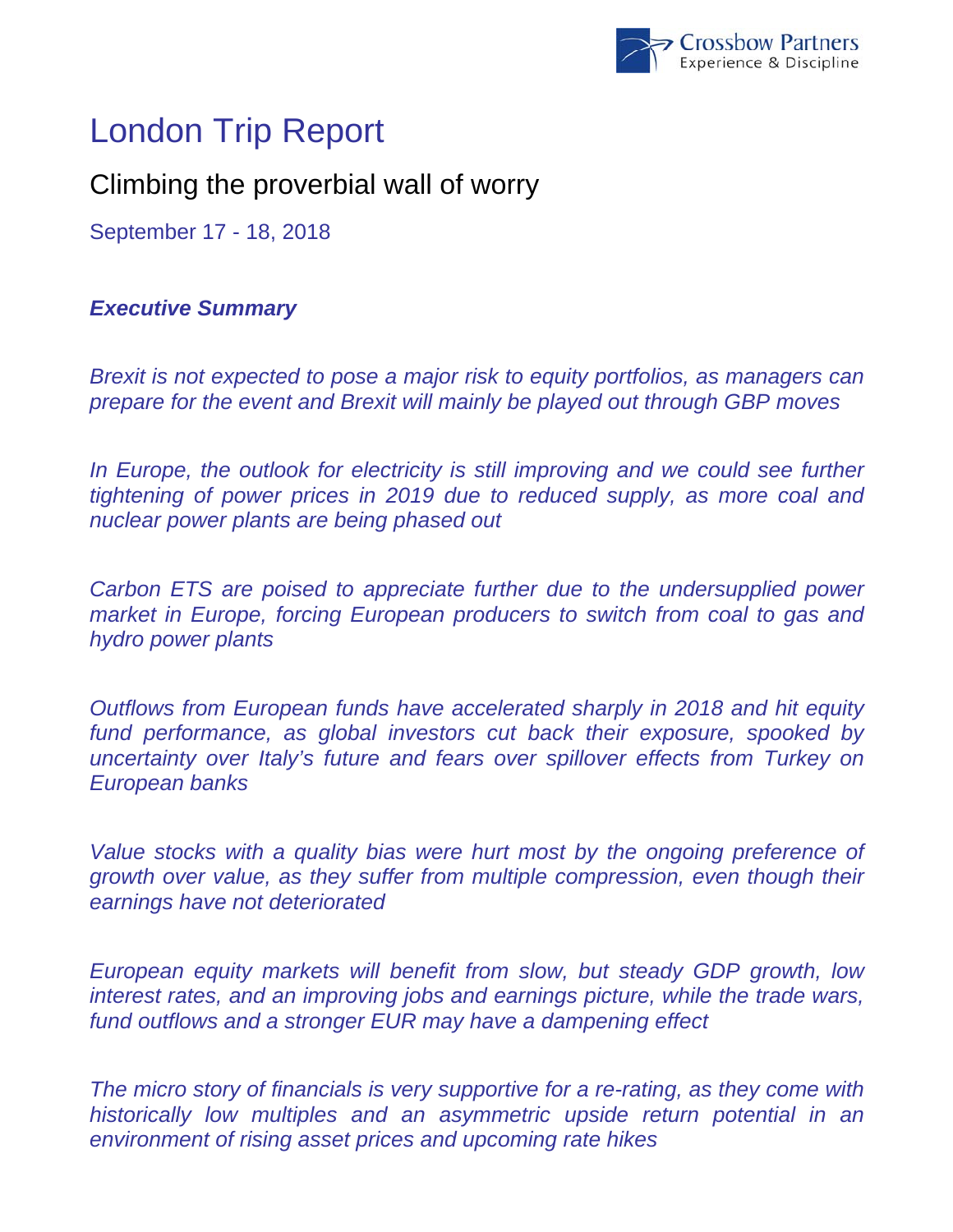

#### **Macro and Equity View**

#### **1. 4Q 2018 will be a crucial quarter for markets**

Global economic growth is solidly underpinned by robust growth fundamentals both in the U.S. and, albeit to a lesser extent, in the rest of the world. Small wonder that equity indices in the U.S. are clocking new record highs, propelled higher by strong earnings, the windfall benefits of the U.S. tax reform, record low unemployment and low inflation. At its recent September meeting, the Fed had upped its growth forecast for 2018 (+3.1%) and now also expects strong growth in 2019 (+2.5%) and 2020 (+2%). Only a few economists remain that predict an economic slowdown in 2019 and beyond. While the economic picture looks rosy, the spectre of escalating trades wars weighs on sentiment and political risk is on the rise.

With less than 30 days to go until the U.S. midterm elections on November  $6<sup>th</sup>$ , political uncertainty is rapidly mounting. The elections are looming large on the horizon of investors, as they will be shaping at least the next two years. All 435 seats of the House of Representatives and 35 out of the 100 seats of the Senate will be contested. Forecasters and market consensus are predicting a tight race. The current consensus view is that we will have a divided Congress – with the House taken by the Democrats and the Senate remaining under Republican control. But as the polls are substantiated by thin margins only, we could also be facing a Blue Wave (Democrats take over both the House and the Senate) or a Red Wave where the Republicans retain control of both institutions. While it seems futile to speculate on the outcome, it might make sense to look at the big picture and to understand why the midterms matter. Shifts of balance of power in Washington could entail meaningful implications for both fiscal and foreign policy.

If the status quo is maintained and the Republicans hold Congress, they could revive their legislative agenda and seek to pass sweeping new laws, i.e. further de-regulation, another attempt at repealing Obamacare or cutting back on welfare, food stamps, Medicare, or social security. Or they could try to deliver more tax cuts. By contrast, if we get gridlock  $-$  i.e. the Democrats take over either the House or the Senate – or if the Democrats were to take the Congress, they would likely block all those Republican ambitions, and the consequences would probably be: No more de-regulation, no Obamacare repeal, no major cuts to welfare, and no more big tax cuts for corporations and the wealthy. But, even more importantly, they could gain new powers to investigate the Trump administration and to block Trump's nominees from being confirmed. Many Republicans are also betting Democrats will investigate President Trump's tax returns and his dealings with Russia, while an outright impeachment seems a distant option only. Many investors are inclined to believe that a Trump administration that is reined in by the checks and balances of a divided Congress is good for markets.

Rather surprisingly, though, none of it may matter too much to investors if history is any guide, as recent studies by UBS and Deutsche Bank suggest. The UBS thought piece expounds that the S&P 500 has rallied an average of 14.5% from the end of August to the end of March around midterm elections. After a rocky start marked by a median decline of 1.4% from the end of August through early October, markets tend to rally through year-end and into the next year. Moreover, the rally in equities around midterm elections has been much stronger than the average returns seen in all other years. One of the reasons that the S&P rallies appears to be the fact that investors apply a 10% discount to the market given the political uncertainties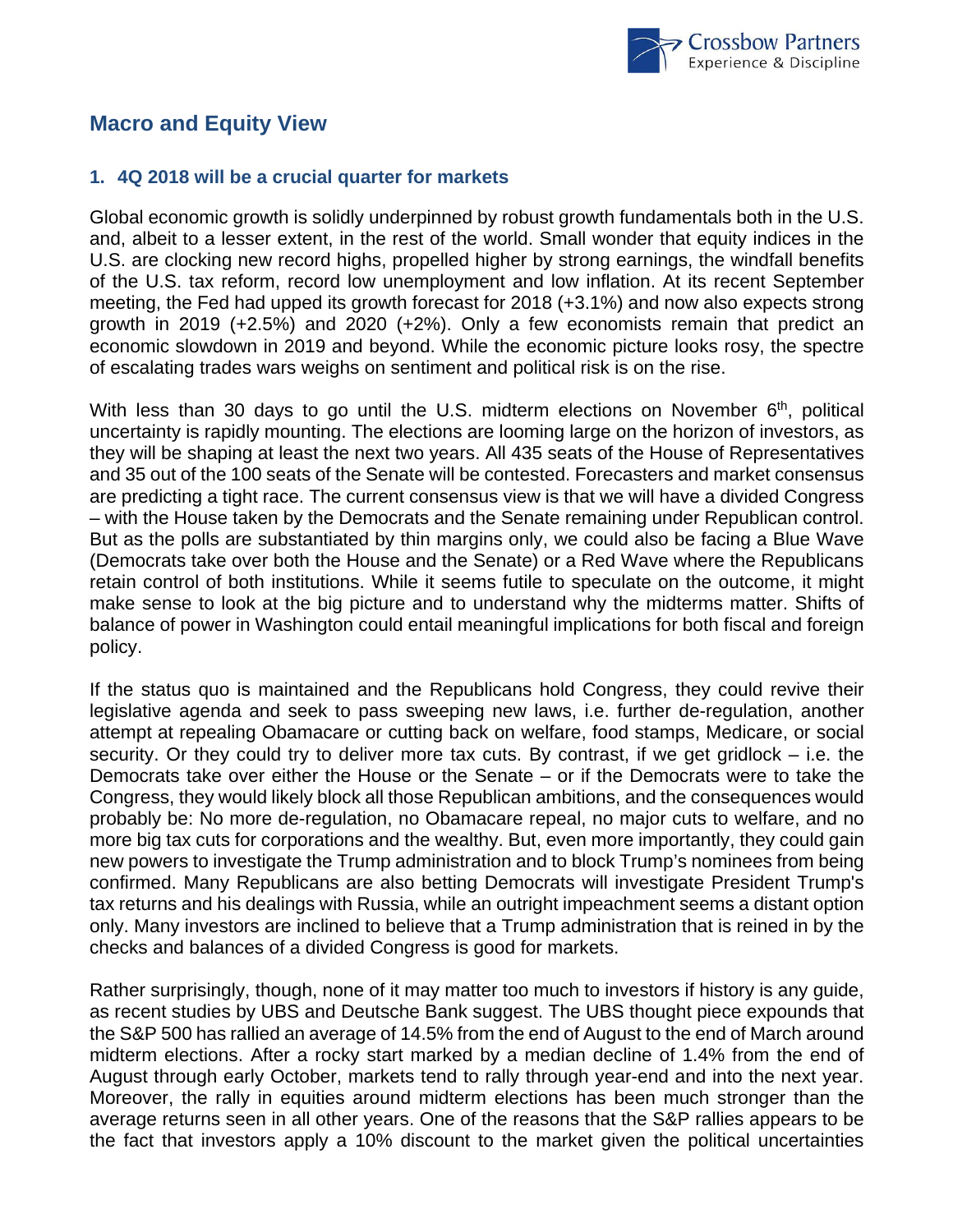

revolving about which candidate and policies will prevail. Once the winner is known, the discount gets wiped out. As an aside: A study by Citi's Private Bank also points out, however, that some sectors behave differently. Before the elections more defensive sectors such as health care and consumer staples tend to do better than cyclicals which move largely in line with the overall economy.





The Deutsche Bank study looked at a shorter time window around the elections and noted that the three-month period running from a month ahead to two months after the election has produced a median 8% gain. And that includes only one decline, a 4% drop in 1978, over that period in the last 21 midterm years.

Obviously, this looks like good news for bulls. But, of course, history is only a guide. And the researchers also highlighted that statistically it was not clear whether past performance in those periods was largely driven by politics and uncertainty or by other traditional drivers such as economic growth and earnings that might also explain the rallies around the midterm elections. In addition, seasonal factors also provide a tailwind and if you control the results for growth and seasonality, the performance attributable to the midterm elections between October and December is slimmer than it first appears. Thus, midterm election years statistically deliver a favorable backdrop for equities. Yet the overall economic environment must be equally supportive and earnings growth, consumer confidence, low rates, and low inflation are also important performance drivers. As all these factors are in place in 2018 and the windfall profits from the U.S. tax cuts as well as the de-regulation measures are here to remain at least for the near future, analysts are quite constructive on markets – even if the Republicans were to lose both chambers.

The upcoming Brazil presidential elections in October is another event that has the potential to roil emerging markets and, potentially, also developed markets. Emerging markets have suffered this year, as escalating trade tensions threaten to curb global economic growth and a strong U.S. dollar has notably hit emerging market countries with a large foreign debt burden. The turmoil in Turkey and Argentina this year has been considered an isolated event largely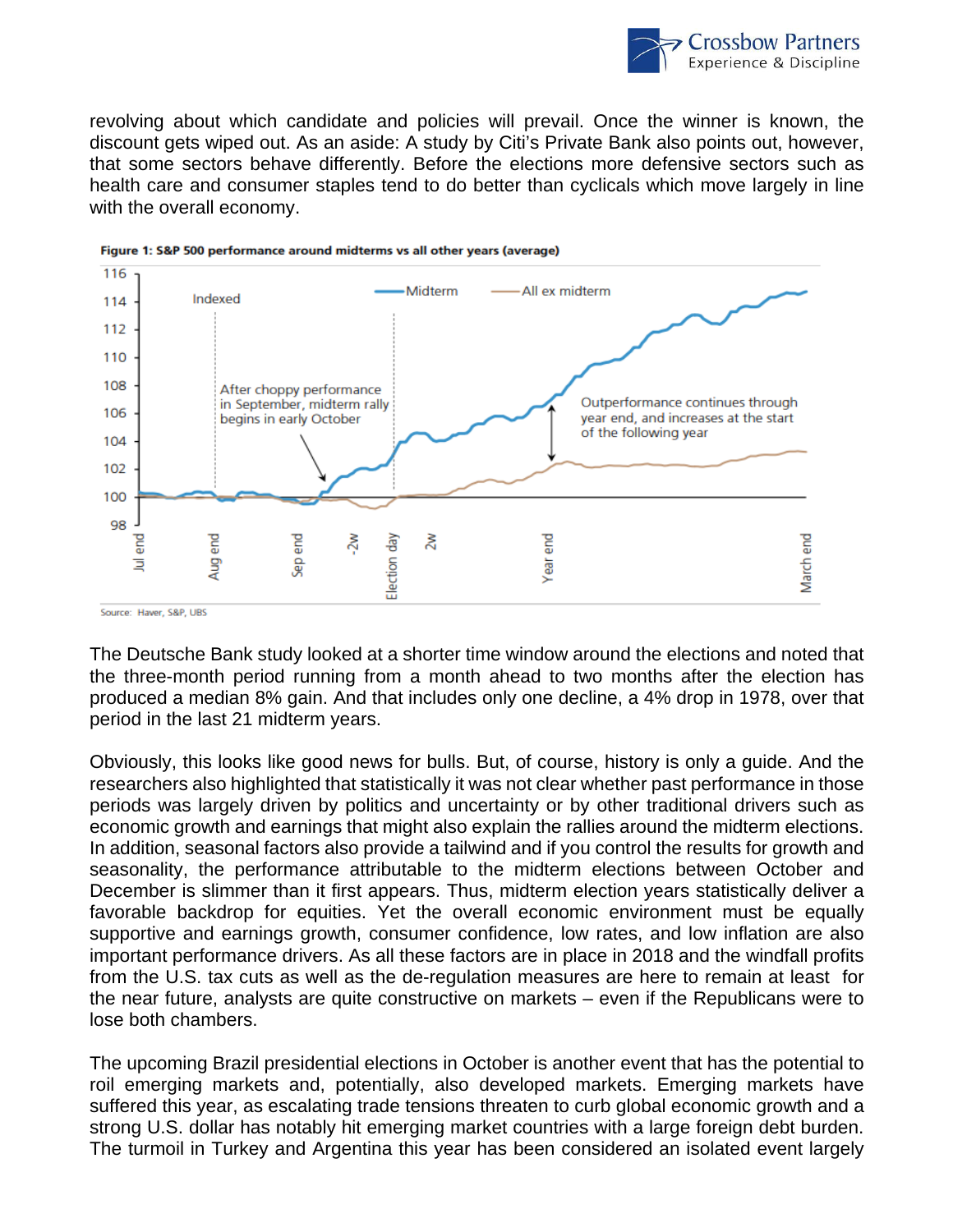

confined to those two countries. In this context, the Brazil presidential elections could revive fears of a spillover, as the likelihood of a market friendly outcome in the first round of the Brazilian election did not materialize, as no candidate was victorious. A decisive second round will be necessary. In the highly polarized country, analysts expect a bitter, divisive secondround contest between the far-right (Jair Bolsonaro) and the far-left (Fernando Haddad) candidate that has the potential to shock markets out of their complacency, as neither of the candidates seems to be poised to put urgently needed fiscal reforms on his agenda. Bolsonaro would be preferred, as he has appointed a very traditional and orthodox finance minister. The initial reaction would be positive. Yet markets are likely to react badly even to Bolsonaro if both fiscal discipline and reforms are not adopted and he does not reassure investors. After an initial honeymoon, we could see the Brazilian stock market plummeting – as the Real already has. This, in turn, might lead to an escalation of the emerging market debt and currency crisis, as the near-term outlook for Latin America's biggest economy is not rosy in either case.

And, finally, the third event that could make or break the quarter for investors is the populist government in Italy, attempting to bankroll its political program by proposing a draft budget deficit of 2.4% to the EU for 2019 (and of 2.1% in 2020 and 1.8% in 2021). This could put an end to the previous government's effort to reduce the overall government debt to a more manageable level. Markets now seriously question whether Italy is in a position to stabilize government debt (131%) at a threshold in line with Portugal. The Italian government claims that the fiscal spending in 2019 will jumpstart the economy and lead to economic growth of more than 1.5% in the following years – which they hope would eventually allow them to achieve a debt reduction after 2020. Markets are more than doubtful that these ambitious goals are realistic and have dumped Italian assets. The MIB Index, bank stocks, the European banking sector, and Italian government bonds were all indiscriminately sold. The spread between Italian and German government bonds spiked towards 300bps, while the EUR weakened against the USD und the Swiss franc. And it sets the Italian government up for a confrontation with the EU institutions which have to approve the budget. Yet these negotiations are expected to turn out to be difficult, as the budget does not seem to comply with EU rules and not many budget items appear to stand for sustainable growth. So far, the Italian budget story has been an insulated event that has mainly hit Italian and Italy-related assets in Europe, but, clearly, Italy will be facing more turbulent times in the weeks ahead. This means for investors that more uncertainty and market volatility are looming on the horizon. Italy is simply "too big to fail" for the EU: If the populist government were to adopt extreme measures, markets would roll-over. There remains still little chance Italy will default, look for a re-denomination or move to exit the EU, but all would be catastrophic for investors.

#### **2. European Financials Revisited**

The financial sector in Europe is one of the industries that does not only trade at a discount to their U.S. peers, but it is also one of the sectors that has not really recovered since the financials crisis. It has even consistently underperformed European equity indices since 2009. This is highly unusual, as banks have typically led recoveries in the past.

The managers of our financials funds now believe that the industry may have reached a tipping point in Europe, as the micro story in European banking looks quite compelling. They see tailwinds both from asset prices that have started to rise again and from European bank lending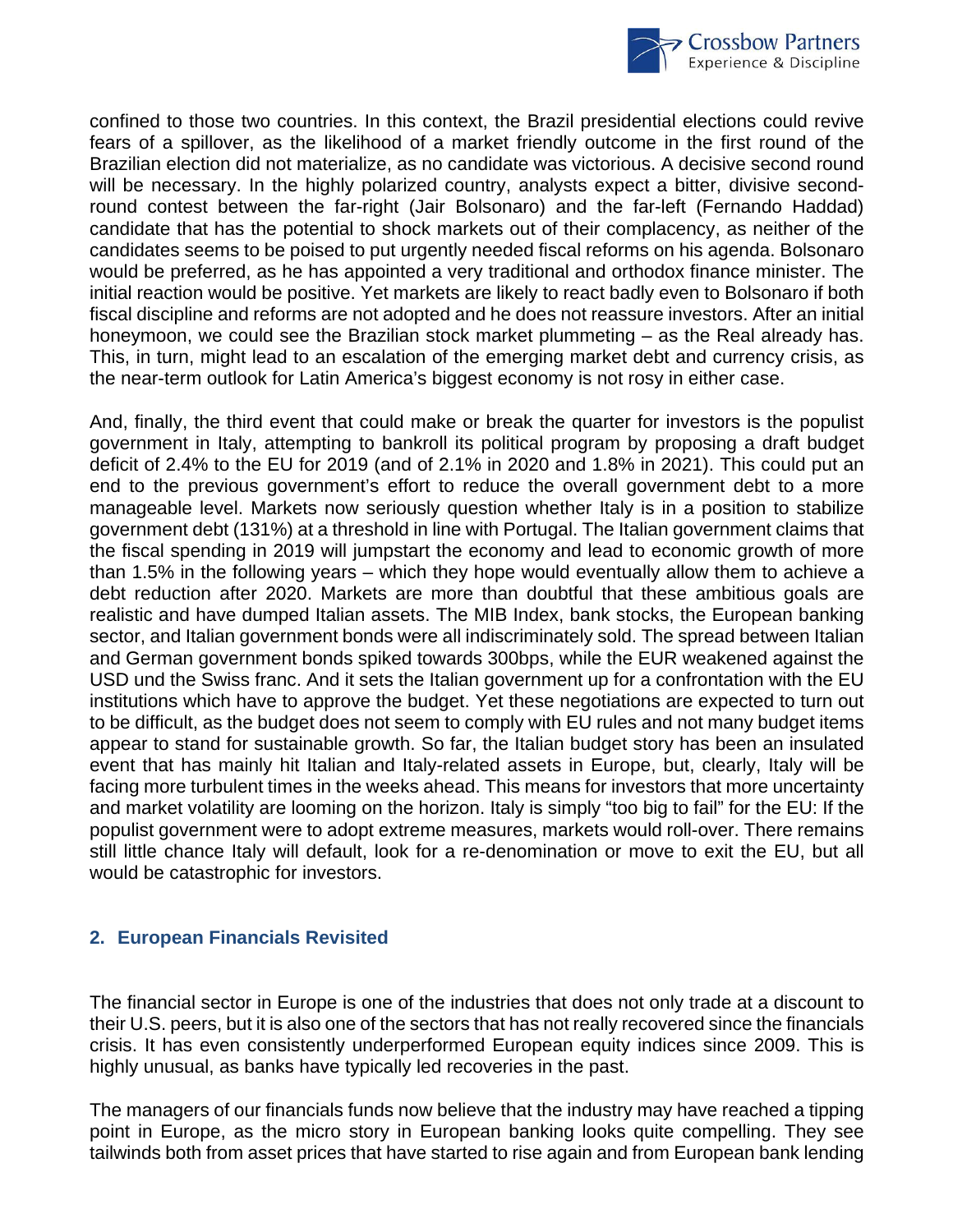

that is accelerating across the Eurozone. In addition, banks have been forced to make enough provisions to deal with their NPLs and to replenish their capital base. Common equity tier 1 has risen from 11.6% to 14.1%. Barring a new systemic crisis, the massive recapitalization of major European banks (such as Deutsche Bank, Credit Suisse, Unicredit, and Monte dei Paschi di Siena) has largely put the solvency issues behind us, but it has also led to a massive dilution for shareholders. And more regulatory tightening is no longer in the cards, after the Trump administration has started to repeal and prune some of the regulatory excessiveness in the U.S. Earnings expectations are relatively stable and capital is being returned. Investors are likely to refocus on the increasing likelihood of rate rises in 2019. Higher rates and a steeper yield curve will be beneficial for banks with their high operational gearing, after negative interest rates have put additional pressure on European bank profit levels.

The clean-up of bank balance sheets is another positive trend for investors, as NPLs are being rapidly reduced. The creation of a bad bank in Spain (and plans for such a vehicle in Greece) as well as strong regulatory pressure on banks - notably in Italy and Portugal – prompted financial institutions to step up writedowns on bad loans and to dispose of them at reasonable prices. In a recent briefing, the Bank of Italy pointed out that bad debts held by lenders, net of writedowns, fell to EUR 54.5 bn in February 2018, from EUR 59.5 bn the month before and EUR 64.1 bn in December 2017.



#### **Bad Debt Divides Europe**

The extent of non-performing loans

Source: European Central Bank, 2nd quarter 2017

**Bloomberg** 

While the problems are being tackled, they are not yet solved. But if the banks continue to execute on their aggressive NPL disposal plans, they will be cleaning up their balance sheet and returning to dividend paying status. And, clearly, we will see more consolidation in the space, as notably cross-border mergers are expected to happen due to cost pressure.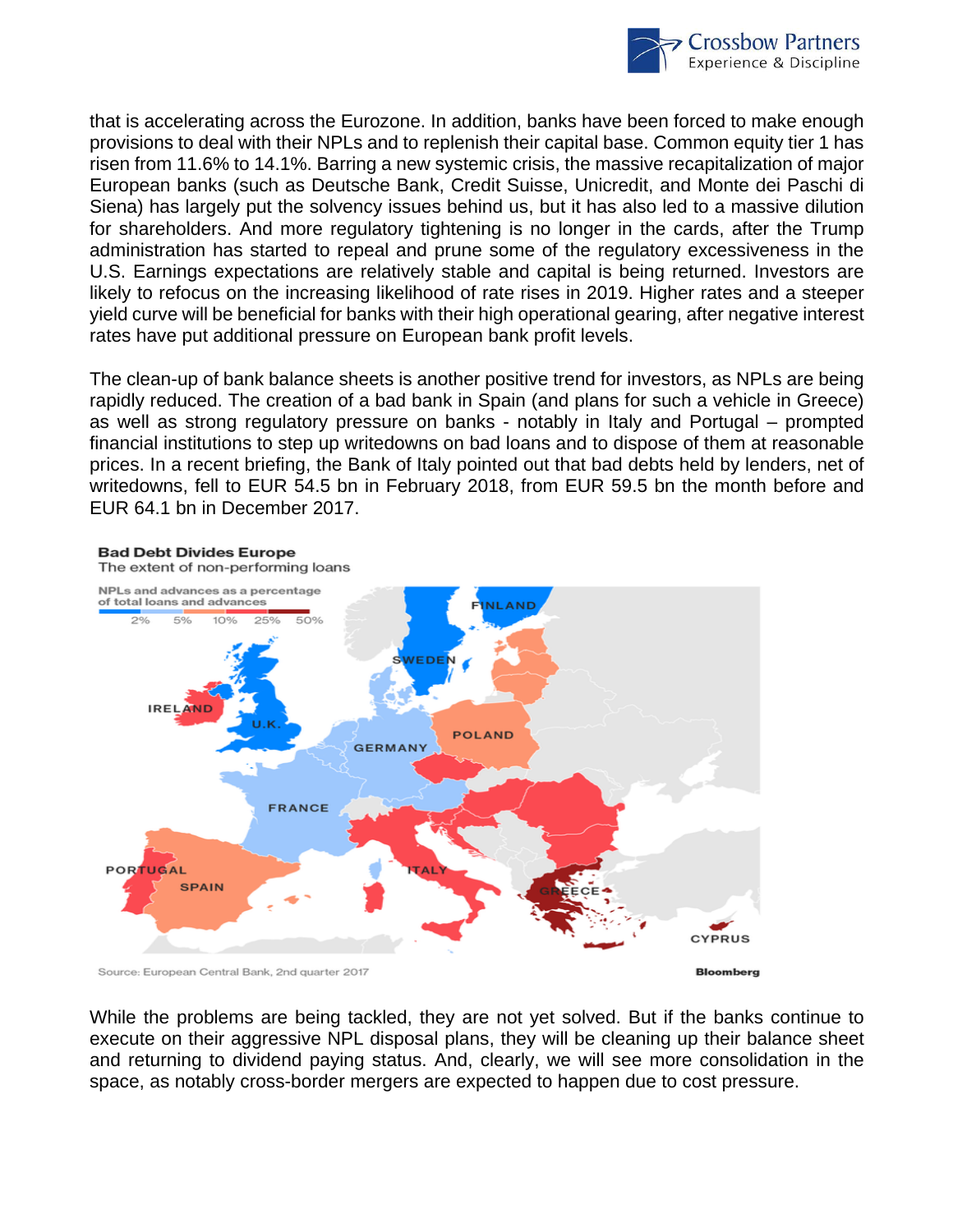

#### **The Road Ahead**



Italian banks are delivering on plans to reduce their bad debt levels

Source: Company filings

Note: Paschi's 2017 ratio would be 21% when including a major planned portfolio disposal

Valuations of bank stocks also look attractive, with many banks trading at around half tangible book and some peripheral banks in cases as low as 0.3x, implying the need for additional capital and perpetually low profitability. Something that our managers consider rather unlikely. They see considerable upside for banking stocks if the recovery in Europe goes on and we see a normalization of rates in the near future and as consolidation takes place.



#### European banks are trading near relative lows to the market based on price/book

Source: Tosca

Clearly, the micro story sounds intriguing. But what has been frustrating for investors are the strong macro headwinds that have hit the sector time and again since the financial crisis. Earlier in the year, macro news flow dominated the sector with fears over trade wars, the shrinking of the Fed balance sheet, a slowdown in China, the emerging market crisis in Turkey, Argentina and South Africa, and, most recently, politics in Italy. Against this backdrop and the escalating budget story in Italy, it is easy to understand why investors shy away from banking stocks. In 2017, European banks held EUR 944 bn of non-performing loans, weighing on their balance sheet and hurting their earnings. Investors are also worried about the so-called "doom loop" between European banks and governments. The vicious cycle occurs because banks hold sovereign bonds in their portfolios and when a country loses market access, the value of bank portfolios falls dramatically and they need help from the government to stay solvent.